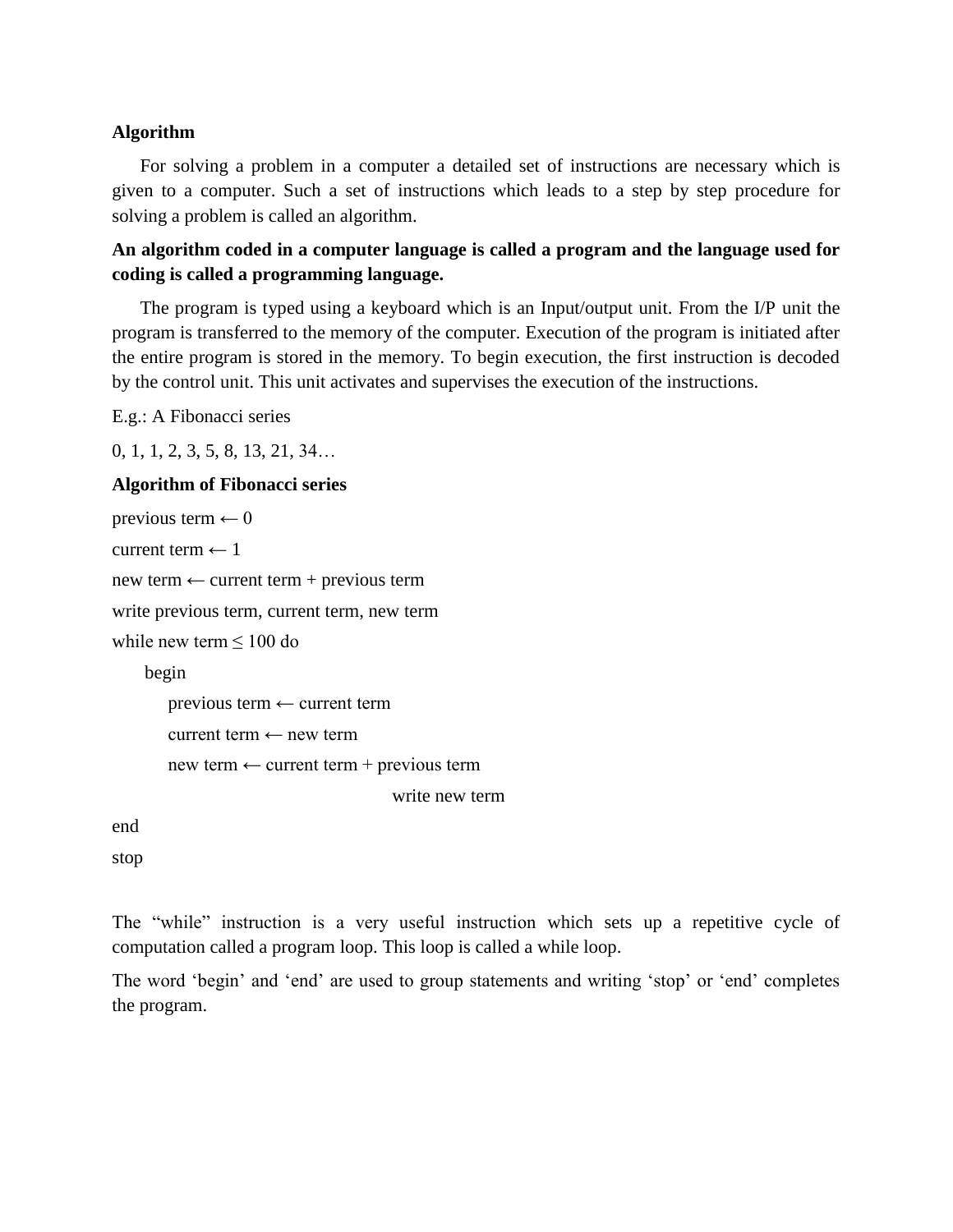**Flow Chart:** Flow chart is a diagrammatic representation of an algorithm. These diagrams are used to show program and processes

#### **Flow chart symbols**

Start: It represents the start of a program. Usually ellipse or rounded squares are used to represent start.

Arrow: arrow represents flow of control in a program. Usually it means going from one command to another.

**Rectangles:** It is used to show computation on specific process.

**Parallelogram:** It is used for getting I/P or sending O/P to the user.

**Rhombus:** It is used for conditional flow control where program has to decide which way to go.

**End:** End represents the end of a program. Usually ellipse or rounded squares are used.

The table below describes all the symbols that are used in making flowchart

| Symbol | <b>Purpose</b>        |
|--------|-----------------------|
|        | Flow line             |
|        | Terminal (Stop/Start) |
|        | Input/output          |
|        | Processing            |
|        | Decision              |
|        | On-page Connector     |
|        | Off-page Connector    |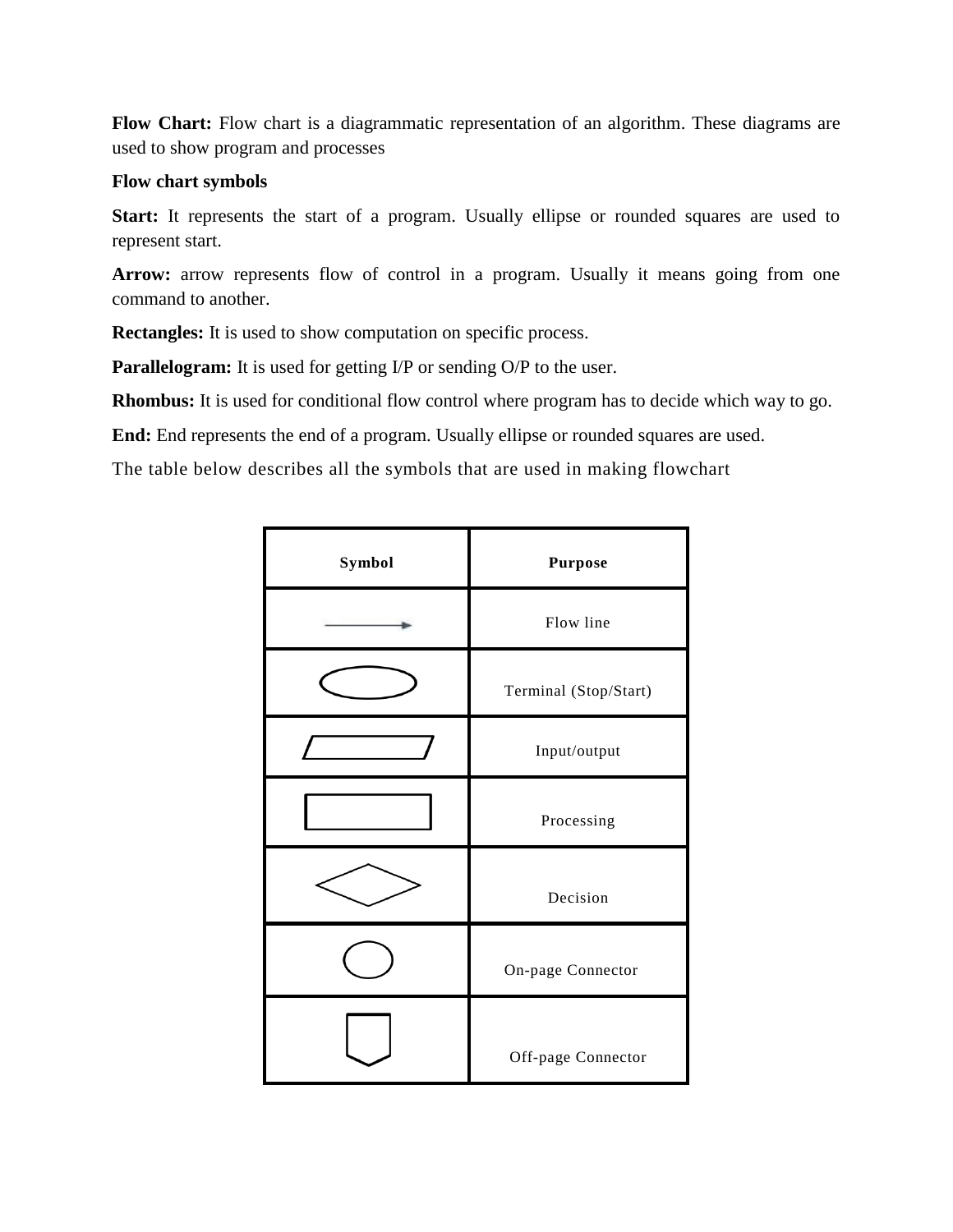#### **Computer programming**

A computer program is a sequence of instructions that a computer follows to solve a particular problem. Computer programs are written using one of the programming languages (FORTRAN, C,  $C^{++}$  etc). A program has a set of instructions written in correct order to get the desired result. The method of writing the instructions to solve the given problem is called programming.

### **High level language and its advantages**

C is a general purpose high level language that was originally developed by Dennis M. Ritchie to develop the UNIX/ Linux operating system.

The advantages of high level language are:

Easy to learn It produces efficient programs It can handle low level activities It can be compiled very easily

### **Linux**

LINUX can view and edit the source code for the operating system. It is stable, fast and powerful. It is designed for multi-users. Sharing of data and program is done very easily.

The main parts of LINUX operating system are:

- i) Kernel
- ii) Shell
- iii) Programs

**Kernel** is the hub of the operating system. It allocates time and memory to the program and handles the file.

**Shell** is the interface between the user and the Kernel. When the user logs in, the login program check the user name and password and then starts another program called the Shell.

# **Operating system (OS)**

An operating system is a program which connects the user and the electronic hardware in a computer. It has a set of programs which supervises the activities of a computer and controls the operations of the hardware components such as CPU, main memory, disk drives, key board, monitor, printer etc. Service programs available in operating system for operations like copying a file, deleting a file, formatting a disk, printing a file are usually stored in the disk. Operating system programs are also called System Software. There are many operating systems used in computers. Commonly used OS are MS-DOS, Windows 95/98/2000, UNIX etc. OS is used to link the hardware and application software i.e. program  $\rightarrow$  Instructions.